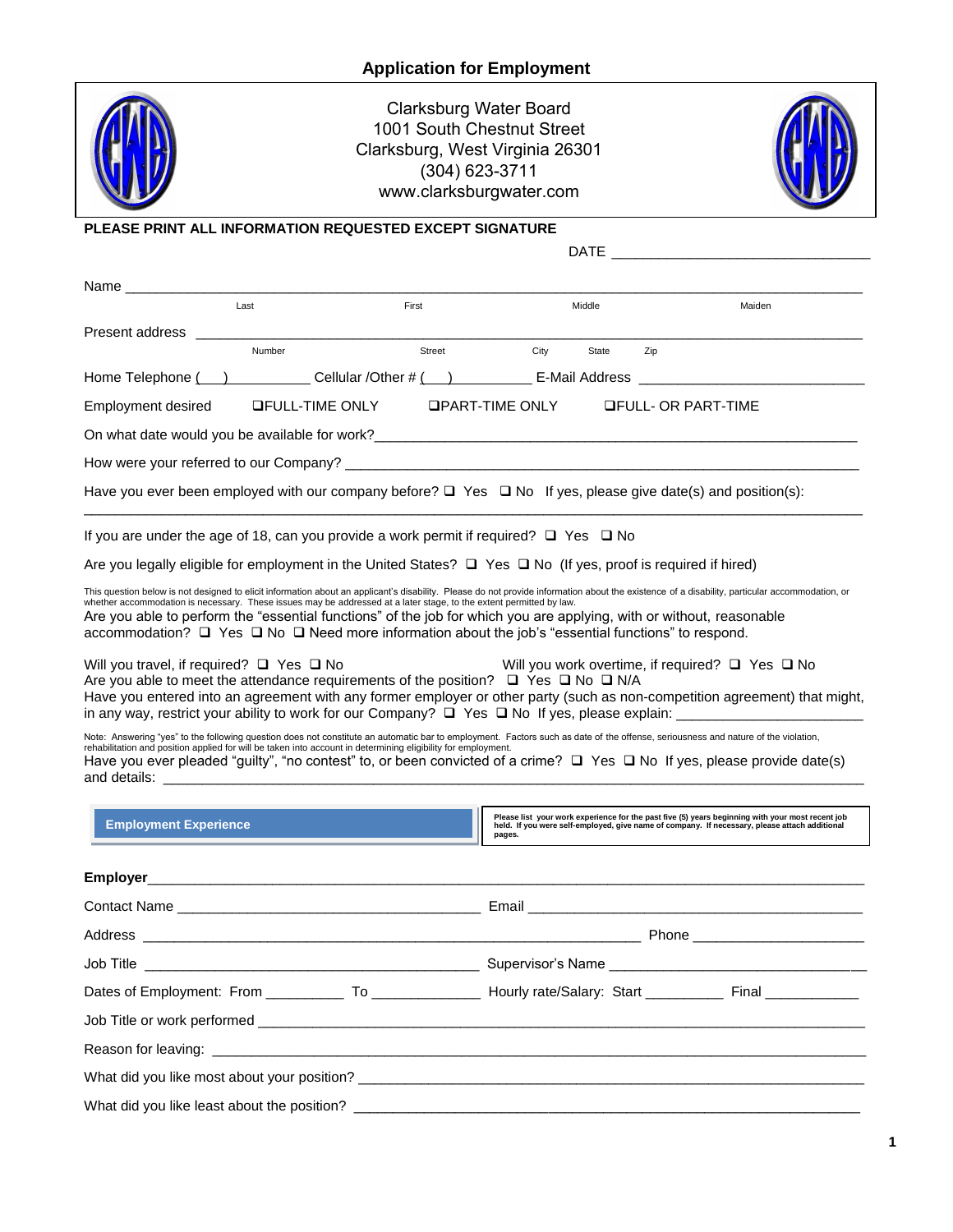**Employment Experience (continued)**

| Job Title <b>The Commission of the Commission Commission</b> Supervisor's Name <b>Commission</b> Commission of the Commission Commission of the Commission of the Commission of the Commission of the Commission of the Commission of th |  |
|------------------------------------------------------------------------------------------------------------------------------------------------------------------------------------------------------------------------------------------|--|
| Dates of Employment: From ______________ To __________________ Hourly rate/Salary: Start ___________ Final ______________                                                                                                                |  |
|                                                                                                                                                                                                                                          |  |
|                                                                                                                                                                                                                                          |  |
|                                                                                                                                                                                                                                          |  |
|                                                                                                                                                                                                                                          |  |
|                                                                                                                                                                                                                                          |  |
|                                                                                                                                                                                                                                          |  |
|                                                                                                                                                                                                                                          |  |
|                                                                                                                                                                                                                                          |  |
| Dates of Employment: From ______________ To __________________ Hourly rate/Salary: Start ___________ Final ______________                                                                                                                |  |
|                                                                                                                                                                                                                                          |  |
| Reason for leaving: entertainment of the state of the state of the state of the state of the state of the state of the state of the state of the state of the state of the state of the state of the state of the state of the           |  |
|                                                                                                                                                                                                                                          |  |
|                                                                                                                                                                                                                                          |  |
|                                                                                                                                                                                                                                          |  |

Explain any gaps in your employment, other than those due to personal illness, injury or disability.

| <b>Education</b>                                                                                                                                                                                                                    |                              |  |  |  |
|-------------------------------------------------------------------------------------------------------------------------------------------------------------------------------------------------------------------------------------|------------------------------|--|--|--|
|                                                                                                                                                                                                                                     | Did you graduate? □ Yes □ No |  |  |  |
|                                                                                                                                                                                                                                     |                              |  |  |  |
|                                                                                                                                                                                                                                     |                              |  |  |  |
| <b>Graduate School:</b> Contract Contract Contract Contract Contract Contract Contract Contract Contract Contract Contract Contract Contract Contract Contract Contract Contract Contract Contract Contract Contract Contract Contr |                              |  |  |  |
|                                                                                                                                                                                                                                     |                              |  |  |  |
|                                                                                                                                                                                                                                     |                              |  |  |  |
|                                                                                                                                                                                                                                     |                              |  |  |  |
| <b>Continuing Education Courses:</b>                                                                                                                                                                                                |                              |  |  |  |

\_\_\_\_\_\_\_\_\_\_\_\_\_\_\_\_\_\_\_\_\_\_\_\_\_\_\_\_\_\_\_\_\_\_\_\_\_\_\_\_\_\_\_\_\_\_\_\_\_\_\_\_\_\_\_\_\_\_\_\_\_\_\_\_\_\_\_\_\_\_\_\_\_\_\_\_\_\_\_\_\_\_\_\_\_\_\_\_\_\_\_\_\_\_\_\_\_\_\_\_

n I

**Special Training or Skill** that would be of benefit in the job in which you are applying, i.e. languages, machine operations,etc. \_\_\_\_\_\_\_\_\_\_\_\_\_\_\_\_\_\_\_\_\_\_\_\_\_\_\_\_\_\_\_\_\_\_\_\_\_\_\_\_\_\_\_\_\_\_\_\_\_\_\_\_\_\_\_\_\_\_\_\_\_\_\_\_\_\_\_\_\_\_\_\_\_\_\_\_\_\_\_\_\_\_\_\_\_\_\_\_\_\_\_\_\_\_\_\_\_\_\_\_